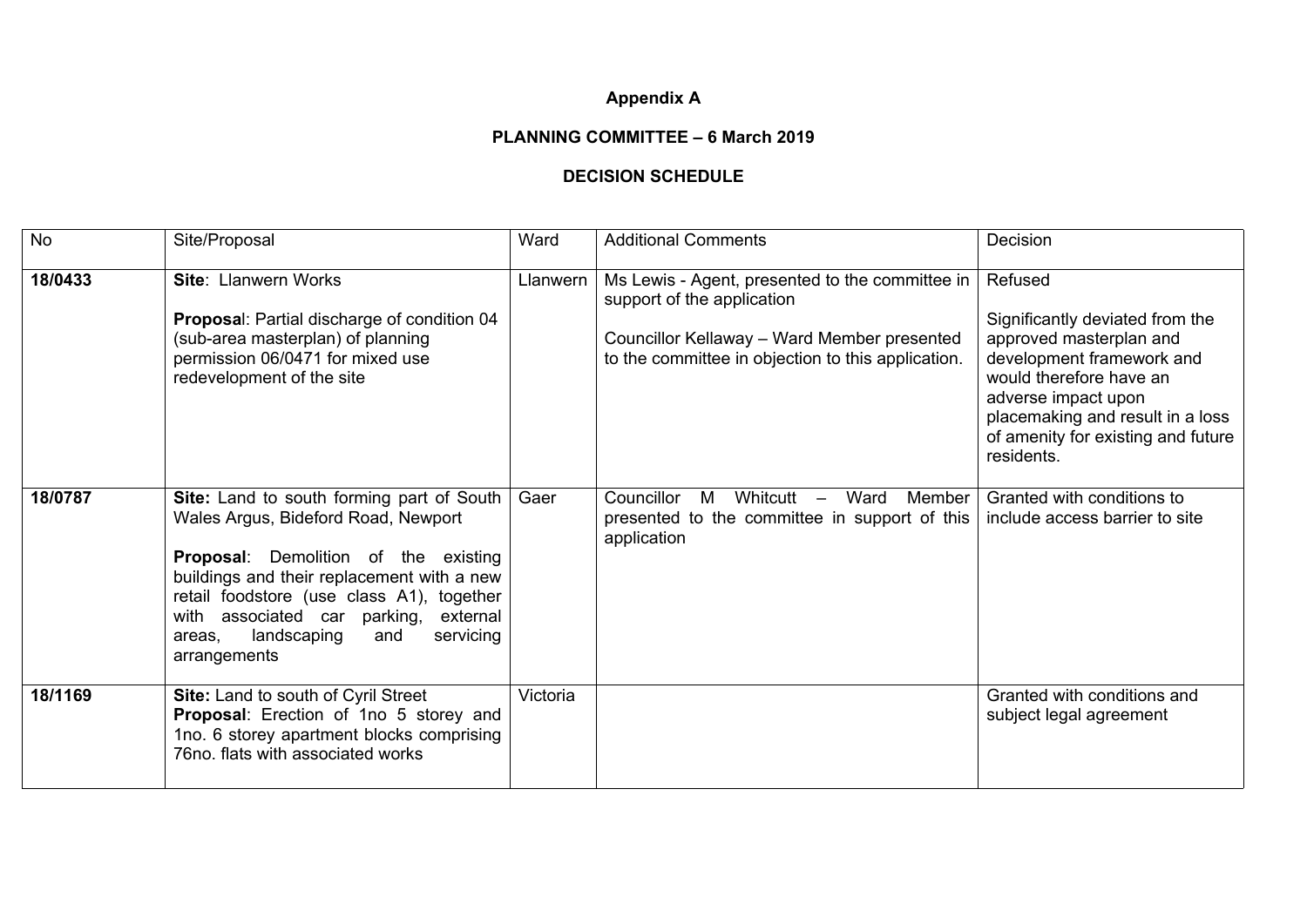| <b>No</b> | Site/Proposal                                                                                                                                                                                                                                                                                                                                                         | Ward      | <b>Additional Comments</b>                                                                      | Decision                                                                                                                                                                                                                                                                                                                                                                                              |
|-----------|-----------------------------------------------------------------------------------------------------------------------------------------------------------------------------------------------------------------------------------------------------------------------------------------------------------------------------------------------------------------------|-----------|-------------------------------------------------------------------------------------------------|-------------------------------------------------------------------------------------------------------------------------------------------------------------------------------------------------------------------------------------------------------------------------------------------------------------------------------------------------------------------------------------------------------|
| 18/1181   | <b>Site: Ringland Centre, Ringland Circle</b><br>Proposal: Outline planning permission<br>with all matters reserved for demolition of<br>ringland centre, 6no. bungalows and library<br>and construction of approximately 170no.<br>homes and 1700 sqm of A1/A2/A3<br>floorspace, landscaping, internal road<br>network, car parking and associated<br>infrastructure | Ringland  |                                                                                                 | Granted with conditions be<br>subject to s106                                                                                                                                                                                                                                                                                                                                                         |
| 18/0837   | Site: 5 Glanwern Rise<br><b>Proposal:</b> single storey rear extension and<br>new retaining wall and engineering works<br>to create level area to rear of house                                                                                                                                                                                                       | Alway     | Councillor Truman - Ward Member presented<br>to the committee in objection to this application. | Granted with conditions<br>To include a covering letter with<br>the decision notice advising that<br>the Committee will expect the<br>work to reduce the wall to be<br>completed within 2 months of<br>the decision. If, upon<br>inspection, the works have not<br>been undertaken in this time, the<br>Council will progress to formal<br>enforcement action by way of<br><b>Enforcement Notice.</b> |
| 17/0759   | Site: 21A North Street<br>Proposal: Change of use of 2no. buildings<br>into 6no. self-contained residential units to<br>include external alterations to main building<br>and extension with replacement roof to<br>detached outbuilding to create a two storey<br>unit                                                                                                | Stow Hill | Councillor Al-Nuaimi left the chambers due to<br>declaration of interest                        | Granted with conditions to<br>include the design solution of<br>the window that looks on to the<br>play yard, ensuring the safety<br>aspect, privacy and amenity<br>issues.<br>Condition to ensure provision of<br>boundary fence, at least 1.8m in<br>height                                                                                                                                         |